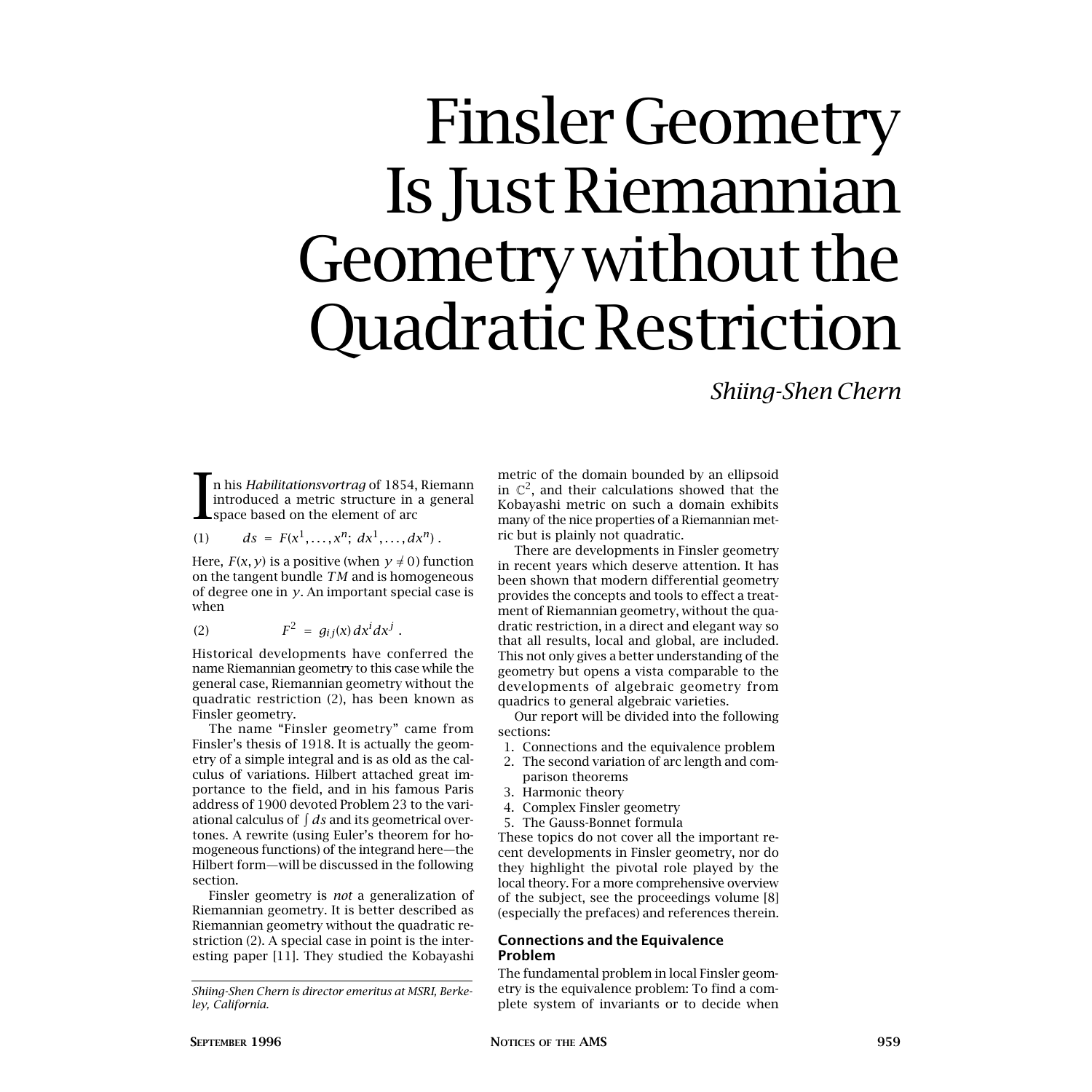two Finsler metrics differ by a coordinate transformation. In the Riemannian case this was the form problem, solved in 1870 by E. B. Christoffel and R. Lipschitz. In his solution Christoffel introduced the requisite covariant differentiation, which Ricci developed into his tensor analysis, making it a fundamental tool in classical differential geometry.

The key idea in Finsler geometry is to consider the projectivized tangent bundle *PTM* (i.e., the bundle of line elements) of the manifold *M*. The main reason is that all geometric quantities constructed from *F* are homogeneous of degree zero in *y* and thus naturally live on *PTM*, even though *F* itself does not.

To describe one such quantity, let *xi* ,  $1 \leq i \leq n$ , be local coordinates on *M*. Express tangent vectors as  $y = y^i \frac{\partial}{\partial x^i}$ , so that  $(x^i, y^i)$  can be used as local coordinates of *TM* and, with *y<sup>i</sup>* homogeneous, as local coordinates of *PTM*. The function *F* in (1) gives rise to a function  $F(x^1, \ldots, x^n; y^1, \ldots, y^n)$ , linearly homogeneous in the  $y$ 's. The fundamental tensor  $g_{ij}$  is defined as the *y*-Hessian  $(\frac{1}{2}F^2)_{y^j y^j}$ . Each  $g_{ij}$  is homogeneous of degree zero in *y*, hence lives on *PTM*. In case  $F^2$  is quadratic, these  $g_{ij}$ 's simply reduce to the usual  $g_{ij}(x)$ 's of (2), which then also live on *M*.

The tangent and cotangent bundles, *TM* and *T*<sup>∗</sup>*M* respectively, over *M*, when pulled back to *PTM*, have distinguished properties. The object *g*<sub>ij</sub>  $dx$ <sup>*i*</sup> ⊗  $dx$ <sup>*j*</sup> defines a scalar product on each fibre of these bundles. With respect to this scalar product, the pulled-back *TM* admits a globally defined section  $\ell := \frac{y^1}{F} \frac{\partial}{\partial x^i}$  of unit length. Its natural dual is, modulo a rewrite, the integrand of Hilbert's invariant integral in the calculus of variations, namely, the one-form

(3) 
$$
\omega = \frac{\partial F}{\partial y^i} dx^i.
$$

We will call it the Hilbert form. This is a global section of the pulled-back  $T^*M$ , and it has unit length. One can also view it as a globally defined linear differential form on  $PTM$ . By Euler's theorem, one can rewrite the length integral  $\int_a^b ds$ <br>on *M* as  $\int_a^b \omega$ .

The Hilbert form is a powerful piece of data. Hilbert devoted almost all his discussion of the 23rd problem to it. As an example of its utility, we mention that a typical nondegeneracy hypothesis (cf. [13, 14]) on *F*, when expressed in terms of *ω*, reads

$$
\omega \wedge (d\omega)^{n-1} \neq 0.
$$

That is, *ω* defines a contact structure on *PTM*.

As a second example, consider the differential ideal {*ω, dω*} , {*ω* ∧ *dω,* (*dω*) <sup>2</sup>}, …,  $\{\omega \wedge (d\omega)^{n-1}\}\$  generated by the Hilbert form. Now, *PTM* is a Riemannian manifold with a natural metric induced by the *gij*'s. In [10] it has been shown that, with respect to the Laplace-Beltrami operator on *PTM*, the first pair of forms has eigenvalue  $(n − 1)$ , the second pair  $2(n − 2)$ , and so on. Also, the last item, namely, the contact form itself, is harmonic.

It turns out that by simply taking the exterior derivative of *ω* one can define a connection in the pulled-back bundles over *PTM*. This connection is characterized by being torsion-free, together with the property that the scalar product remains invariant when the canonical section  $\ell$ is parallel displaced. In the Riemannian case this construct reduces to the Christoffel-Levi-Civita connection. For a detailed treatment using moving frames, see [14]. An explicit formula of this connection in natural coordinates can be found in [18] or [10].

The above connection gives connection forms in the relevant principal bundles and leads to a solution of the equivalence problem in a standard way.

Exterior differentiation of the connection forms gives the notion of curvature, as quadratic exterior differential forms. Their components consist of two curvature tensors,  $\overline{R}_{j\ kl}^i$ and  $P_j^i{}_{kl}$ . To get numerical invariants, one considers a flag based at  $x \in M$ , with flagpole  $0 \neq y \in T_xM$  and a unit length transverse edge *V* which is perpendicular to the flagpole. Here, the length of *V* and its orthogonality to *y* are measured by  $g_{ij}(x, y) dx^i \otimes dx^j$ . The flag curvature is then  $K(x, y, V) := V^i (\ell^j R_{jikl} \ell^l) V^k$ . It takes the place of the sectional curvature in the Riemannian case. It is also independent of whichever of the standard connections (among several !) we choose and can even be obtained from a dynamical systems point of view (cf. Foulon [15]).

To close this section, let us mention a result of Akbar-Zadeh's [3]: A compact boundaryless Finsler manifold is locally Minkowskian if and only if it has zero flag curvature.

# **The Second Variation of Arc Length and Comparison Theorems**

A systematic study of global Riemannian geometry began with Heinz Hopf. His 1932 report in the *Jahresberichte der deutschen Mathematiker Vereinigung* was a landmark. Hopf and Rinow introduced the notion of completeness, and in his thesis Hopf gave a description of all the Clifford-Klein space forms, i.e., the Riemannian manifolds of constant sectional curvature.

A natural question in this area is the relation between curvature and topology. Of particular interest is the study of Riemannian manifolds whose sectional curvature keeps a constant sign. A fundamental tool for this study is a formula for the second variation of arc length. Here the remarkable fact is that the same formula holds,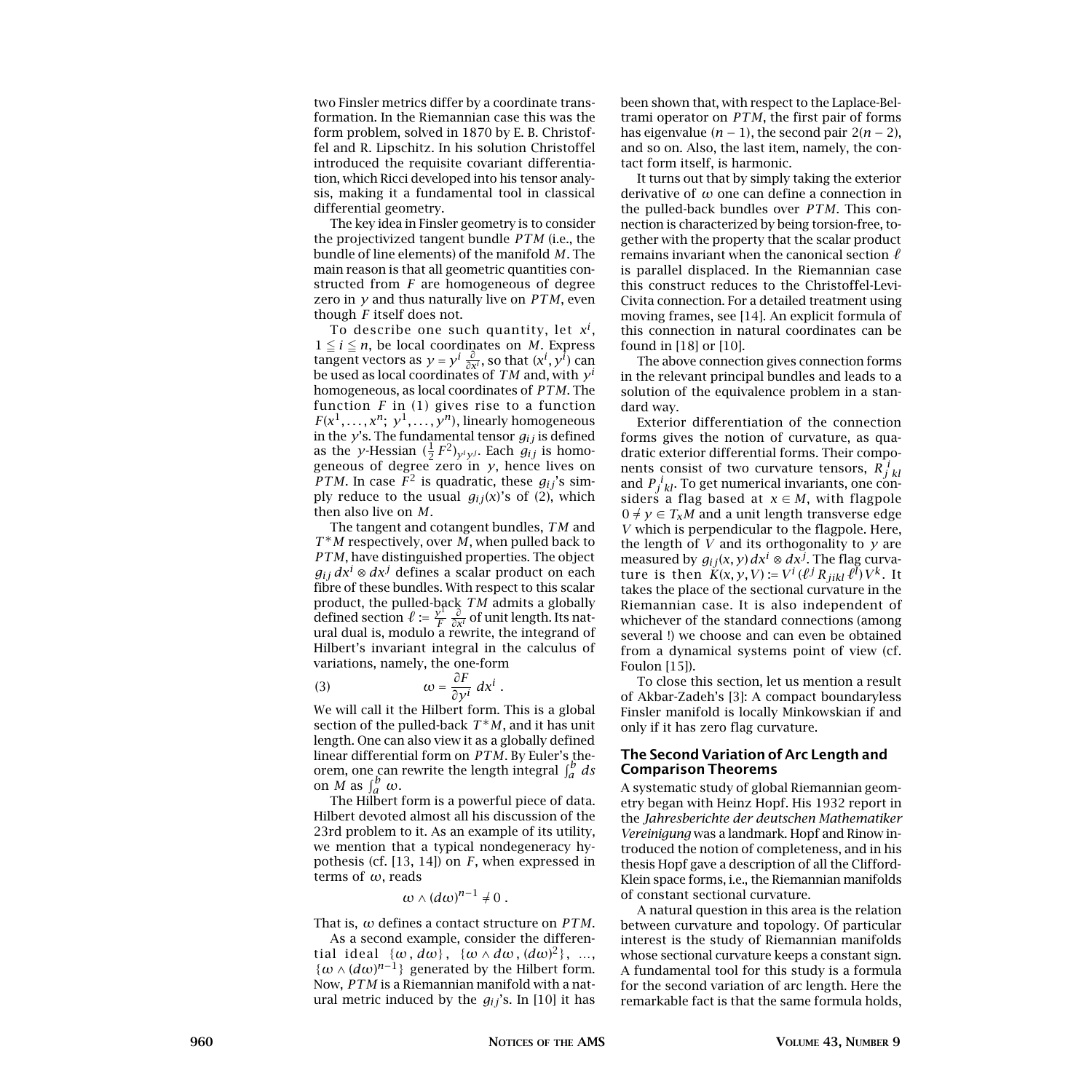with the sectional curvature in the Riemannian case replaced by the flag curvature in the general Finsler case. As a consequence all the classical theorems, such as the Hadamard-Cartan theorem on manifolds of nonpositive curvature, the Bonnet-Myers theorem, the Synge theorem, the first comparison theorem of Rauch as well as the Bishop-Gromov volume comparison theorem, extend to the Finsler setting. For details, see [5, 6, 13, 17].

There has been a great development on Riemannian manifolds of positive curvature. A parallel theory of Finsler manifolds of positive flag curvature deserves to be worked out. As a start, the case of constant positive flag curvature is gradually being understood; see Shen [18].

Since *PTM* plays a central role in Finsler geometry, the most fundamental invariant should be the Ricci scalar *Ric*. It is a scalar function on *PTM* and is defined as  $g^{ik}(\ell^j R_{jikl} \ell^l)$ . Its companion (cf. [4]) is the Ricci tensor  $Ric_{jk} := (\frac{1}{2} F^2 Ric)_{y^j y^k}.$ 

A natural question is: Can every manifold be given a Finsler metric with constant Ricci scalar or perhaps one whose Ricci scalar does not depend on *y*? It is well known that, in dimension ≥ 3, such a Riemannian metric does not always exist. For some interesting (albeit preliminary) considerations in the Finsler case, see the article [4] by Akbar-Zadeh.

The study of the deformation theory of Finsler structures is an equally worthwhile endeavor and should also be pursued.

# **Harmonic Theory**

A fundamental work in global Riemannian geometry is Hodge's theory of harmonic forms. Briefly it says that on a compact Riemannian manifold without boundary every cohomology class has a unique harmonic representative. The main ingredient is the definition of the Laplace operator <sup>∆</sup> (on *M*, *not* on *PTM*), since a form is harmonic when it is annihilated by the Laplacian.

D. Bao and B. Lackey succeeded in formulating the definition of a Laplacian for Finsler manifolds which reduces to the standard one in the Riemannian case. Their work makes use of an unusual scalar product on the *p*-forms on the manifold *M*. If  $d^*$  denotes the adjoint of the exterior differentiation operator relative to this scalar product, then the Laplacian is defined by the usual formula

$$
\Delta = d \circ d^* + d^* \circ d \ ,
$$

where *d* is ordinary exterior differentiation. Their definition of the scalar product comes from a careful study of the Hodge star operator on *PTM* and involves integration over the fibers of *PTM*. For details cf. [9].

With this Laplacian, which is an elliptic operator, we have Hodge's theorem:

*Theorem.* On a compact oriented Finsler manifold without boundary, every cohomology class has a unique harmonic representative. The dimension of the space of all harmonic forms of degree *p* is the *p*-th Betti number of the manifold.

The introduction of the Laplacian opens up a whole host of problems, for example Bochner-type vanishing theorems and eigenvalue estimates.

#### **Complex Finsler Geometry**

It is possible that Finsler geometry will be most useful in the complex domain, because every complex manifold, with or without boundary, has a Caratheodory pseudo-metric and a Kobayashi pseudo-metric. Under favorable (though somewhat stringent) conditions these are  $C^2$  metrics and, most importantly, they are *naturally* Finslerian. The analysis on the manifold is thus intimately tied to the geometry. For an explicit example of the Kobayashi metric, see [11].

Complex Finsler geometry is extremely beautiful. Again the bundle of line elements *PTM* plays the important role. The scalar product on the pulled-back *TM* gives rise to a hermitian structure on the complexification of the latter. Here the geometrical properties mix well with the complex structure; connection forms are of type (1,0) and curvature forms are of type (1,1). A realvalued holomorphic curvature, as a function on *PTM*, can be introduced.

From this viewpoint an important class of complex manifolds consists of those whose Kobayashi metric has constant holomorphic curvature. When it is a negative constant or zero, they have been studied by Abate and Patrizio, cf. [2]. The case of positive constant holomorphic curvature deserves investigation.

#### **The Gauss-Bonnet Formula**

Among the relationships between curvature and topology is the Gauss-Bonnet formula. In his thesis published in 1925 Hopf proved this formula for an orientable closed hypersurface of even dimension in a Euclidean space, expressing its Euler characteristic as an integral of a curvature function. As a result of using tubes, C. B. Allendoerfer and W. Fenchel extended it to an arbitrary submanifold in Euclidean space (1940). In 1943 Allendoerfer and Weil extended the formula to a Riemannian polyhedron; their study of the boundary solid angles is masterful.

It turns out that the key idea lies in the consideration of the bundle *SM* of the unit tangent vectors of *M*, as Chern showed in his proof of the Gauss-Bonnet formula

$$
\int_M -\Omega = \chi(M)
$$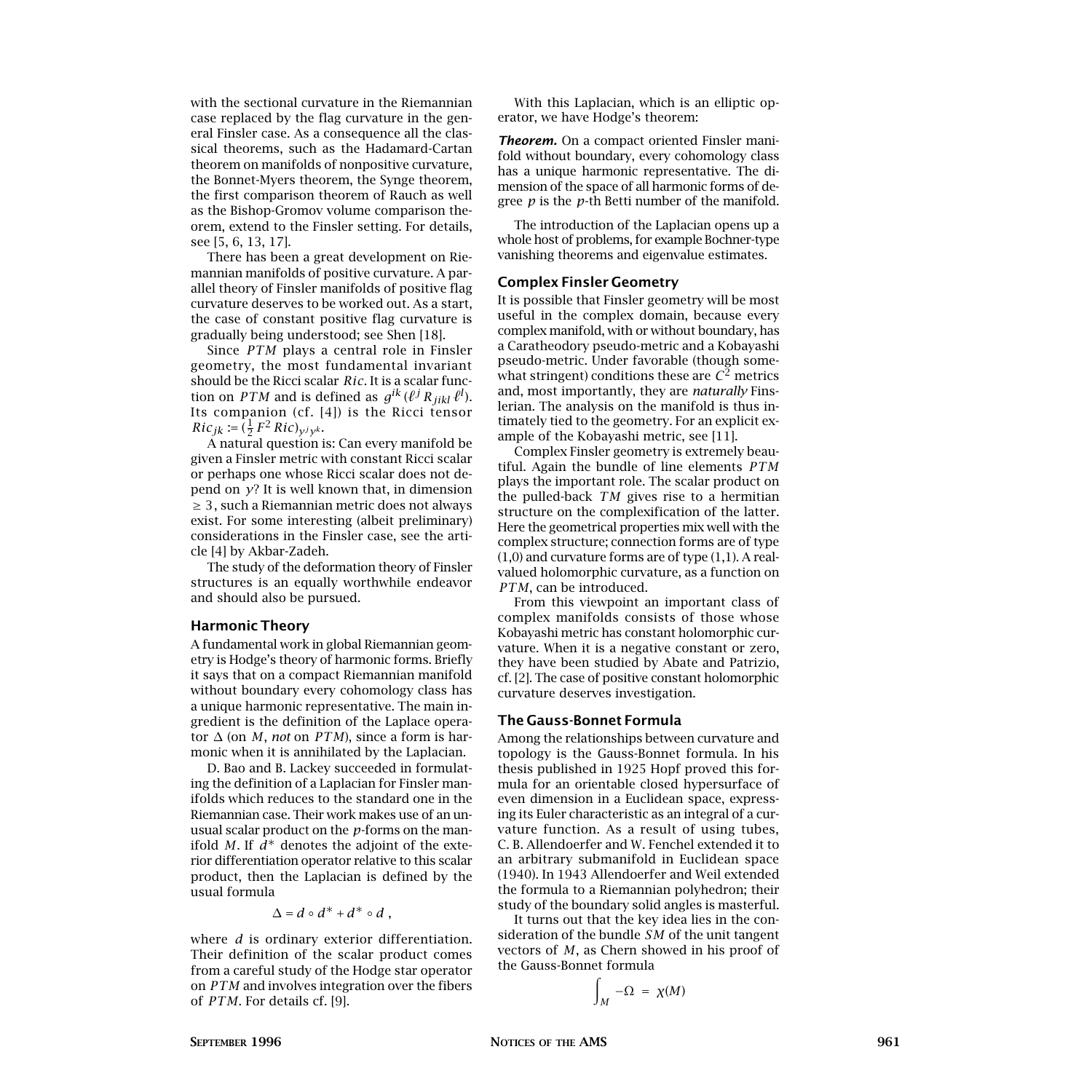by transgression. The extension of the Gauss-Bonnet formula to Finsler geometry has been considered in [7], in which the relevant curvature forms were introduced and studied. Several factors occur in this generalization. The most notable one is the role played by the total volume of  $S_xM$  at each point  $x \in M$ . A Gauss-Bonnet formula is obtained whenever this volume function is constant (on *M*), though its value is not necessarily equal to that of the Riemannian case. Thus Finsler geometry has features to make the study of this problem interesting.

The relation of other characteristic classes, particularly the Pontryagin classes, to curvature remains to be studied.

# **Conclusion**

I believe I have shown that almost all the results of Riemannian geometry can be developed in the Finsler setting. It is remarkable that one needs only some conceptual adjustment, no essential new ideas being necessary. This not only implies more general results but also gives a better geometrical understanding.

At this point it might be interesting to quote Riemann:

> In space, if one expresses the location of a point by rectilinear coordinates,

then  $ds = \sqrt{\Sigma(dx^i)^2}$ . Space is there-<br>fame included in this simulations fore included in this simplest case. The next simplest case would perhaps include the manifolds in which the line element can be expressed as the fourth root of a differential expression of the fourth degree. Investigation of this more general class would actually require no essential different principles, but it would be rather time-consuming [*zeitraubend*, in the original German] and throw relatively little new light on the study of Space, especially since the results cannot be expressed geometrically.

As is well known, Riemannian geometry can be handled, elegantly and efficiently, by tensor analysis on *M*. Its handicap with Finsler geometry arises from the fact that the latter needs more than one space, for instance *PTM* in addition to *M*, on which tensor analysis does not fit well. However, this problem can be remedied by working on *TM* and making sure that all constructions are invariant under rescaling in *y*.

Riemann's emphasis on Riemannian geometry could be based on the Pythagorian nature of the metric. His allusion to general Finsler geometry was a remarkable insight. After more than a century of mathematical development, his vision was justified.

In addition to what is yet to be done on the subject in order for some obvious questions to be answered, I am inclined to think that future developments lie in further generalizations. The geometry of a metric space is always an attractive subject. Finsler geometry has been studied from this vantage point by A. D. Alexandrov [1], H. Busemann [12], and M. Gromov [16]. A combination of geometric and analytic methods remains a challenging open field.

This brief report has addressed the raison d'être of Finsler metrics. For example,

- a. In the function theory of several complex variables, the Kobayashi and Caratheodory metrics are naturally Finslerian and user friendly; they also render holomorphic mappings distance decreasing.
- b. For comparison theorems except Toponogov's, the effortless replacement of sectional curvature by flag curvature extends their validity to the Finsler category. Admittedly, despite Akbar-Zadeh's seminal results [3] the concept of space forms is more complicated than that in Riemannian geometry, but workers in the field seem to embrace this as a refreshing challenge.
- c. Recent work on Hodge theory has brought forth some natural but unorthodox elliptic operators, together with some clues as to which geometrical data are more important than others.

Finslerian constructs also assert themselves in applications, most notably in control theory, mathematical biology/ecology, and optics. Nevertheless, in spite of the above arguments about the relevance and timeliness of the Finslerian viewpoint, Riemannian geometry will remain a most important chapter of Finsler geometry.

Finally, I would like to thank Steve Krantz and Hugo Rossi for their suggestions.

#### **References**

Finsler geometry has an enormous literature. These references include only papers referred to in this article.

- [1] A. D. ALEXANDROV, *A theorem on triangles in a metric space and some applications*, Trudy Math. Inst. Steklov **38** (1951), 5–23 (in Russian).
- [2] M. Abate and G. Patrizio, *Finsler metrics—A global approach*, Lecture Notes in Math., vol. 1591, Springer-Verlag, 1994.
- [3] H. Akbar-Zadeh, *Sur les espaces de Finsler à courbures sectionnelles constantes*, Acad. Roy. Belg. Bull. Cl. Sci. (5) **74** (1988), 281–322.
- [4] ———, *Generalized Einstein manifolds*, J. Geom. Phys. **17** (1995), 342–380.
- [5] L. Auslander, *On curvature in Finsler geometry*, Trans. Amer. Math. Soc. **79** (1955), 378–388.
- [6] D. Bao and S.S. Chern, *On a notable connection in Finsler geometry*, Houston J. Math. **19** (1) (1993), 135–180.